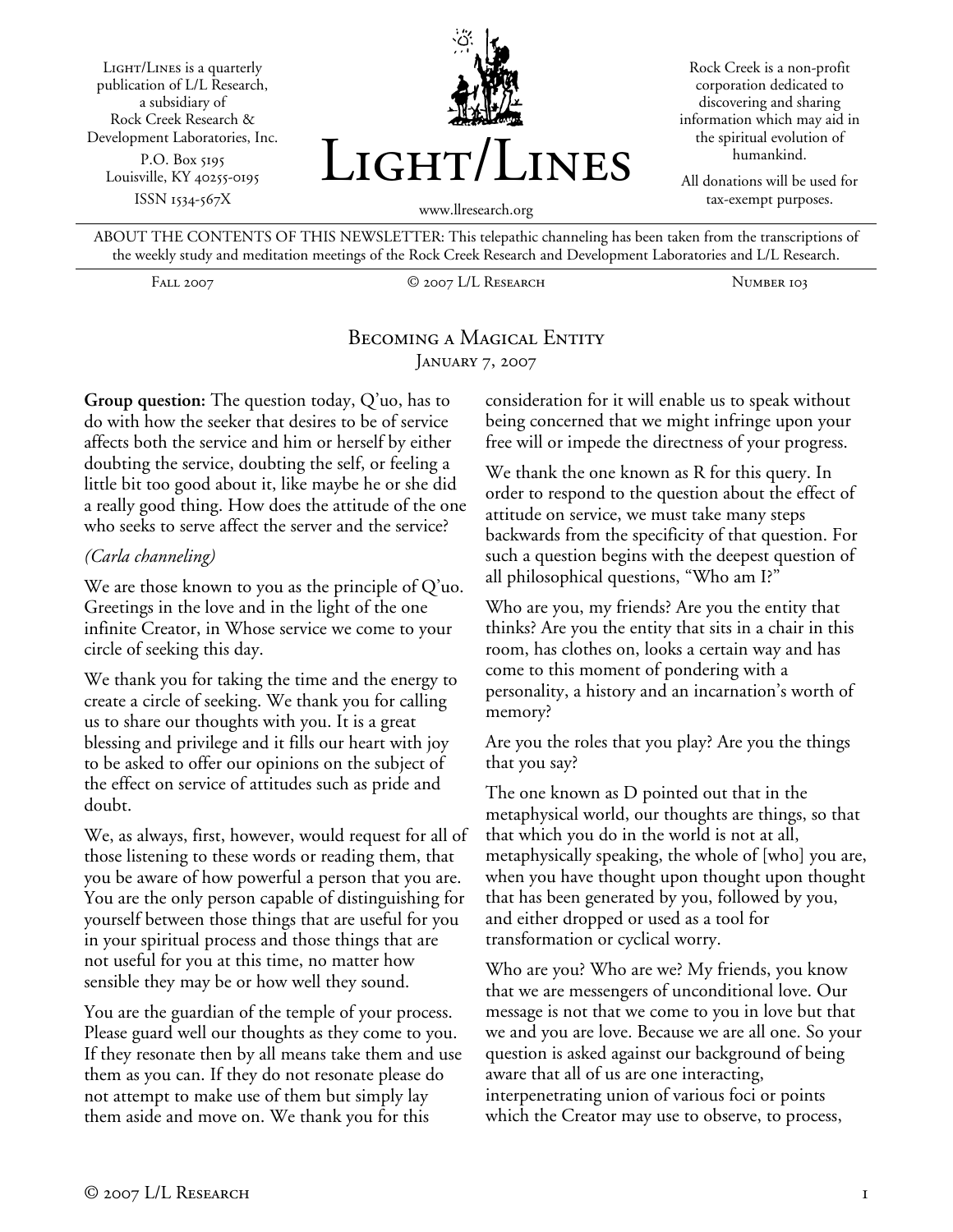and to harvest experience. Therefore, when you serve another, you are serving yourself.

However, in a sense of being able to use that information to work spiritually, we realize that there needs to be more discussion. And so we move a step closer to the question and talk about you and those with whom you interact. We have just noted that you and all others are part of a unitary creation. However, as with all good spiritual principles, there is a paradox involved. That paradox is that each of you exists in his own universe. You are the Creator of that inner universe.

Therefore, it is as if you were a sun, radiant and unimaginably full of the love and the light of the one infinite Creator. Others are also suns with their own radiance and effulgence. $^{\rm 1}$  Between you, just as there seems to be a great distance between suns, there is a great distance, shall we say, a sea of in-between.

Each who is incarnated in a physical body such as you are is deeply aware of that great water of otherness that seems to exist between one person and another. While it is true that all of this "otherness" is an illusion, nevertheless it is also true that the sense of being different from the rest of creation was carefully set up for you in order to create an atmosphere in which you could do spiritual work.

The Creator has attempted creations in which each entity in third density was aware of the truth of unity. It was discovered that in this atmosphere of being completely aware of who they were, entities were not motivated to seek further. The veiling of this awareness of the unitary nature of all creation was discovered to be an improvement on the design of, shall we say, the schoolroom of third density.

Your particular creation, then, is a creation in which you are veiled from that stunning awareness of your identity with all that exists. And it is as though you live in a body which is a barrier or a defense and certainly a limitation and a demarcation between you and the rest of the world.

When you come into contact with other people, it is as though those two stars become two ships that are sailing closer and closer together. Naturally, they do not wish to run into each other. They navigate around each other with some care.

There is that within each which yearns, however, to come into right relationship with others. There is a deep desire to find harmony, peace, relaxation and mutual affection when you reach out to another person.

How you think about yourself does impact the way that other people see you in a subconscious manner. This is because actions speak louder than words. Your body language, your gestures, your speech, the expression on your face, the look in your eye, all come across to other people in ways you cannot imagine looking in the mirror.

You do not see the self that others see when they look at you. You shall never know how beautiful some people think you are and hopefully you shall never know how unattractive others think you are. You are encased in your own opinion of yourself and while others' opinions of you may batter against that bastion, they cannot bring it down. What you think about yourself is what is in your creation and in your universe.

There is a moment in the seeker's life when the seeker chooses his way of life. When that moment comes—and, indeed, for many entities upon the surface of your planet at this time, that moment has not yet come and may not come at all—something changes about the way you see yourself. When you decide you wish to be of service to others and you wish to polarize in that sense, you create an expectation, a hope, and a goal.

Naturally, you cannot imagine precisely what being of service to others will entail. But you set your intention. And with that intention your ship has now formed a rudder. Your star has now formed its orbit. You have created in your universe a Pole Star<sup>2</sup> of hope.

This creates, metaphysically speaking, a passage from the spiritually immature person to the spiritually mature person. This is not to say that there is not always work to do in ripening the fruit of self but that until you take yourself seriously enough to make that life decision to offer all that you are in service to

1

 $2^2$  The Pole Star is also known as the North Star and is the brightest star in Ursa Minor. Pole stars are often used in the navigation of ships because the pole stars' position in the sky doesn't change throughout the night and thus dependably indicates north.

<sup>1</sup> <sup>1</sup> effulgence: radiant brightness.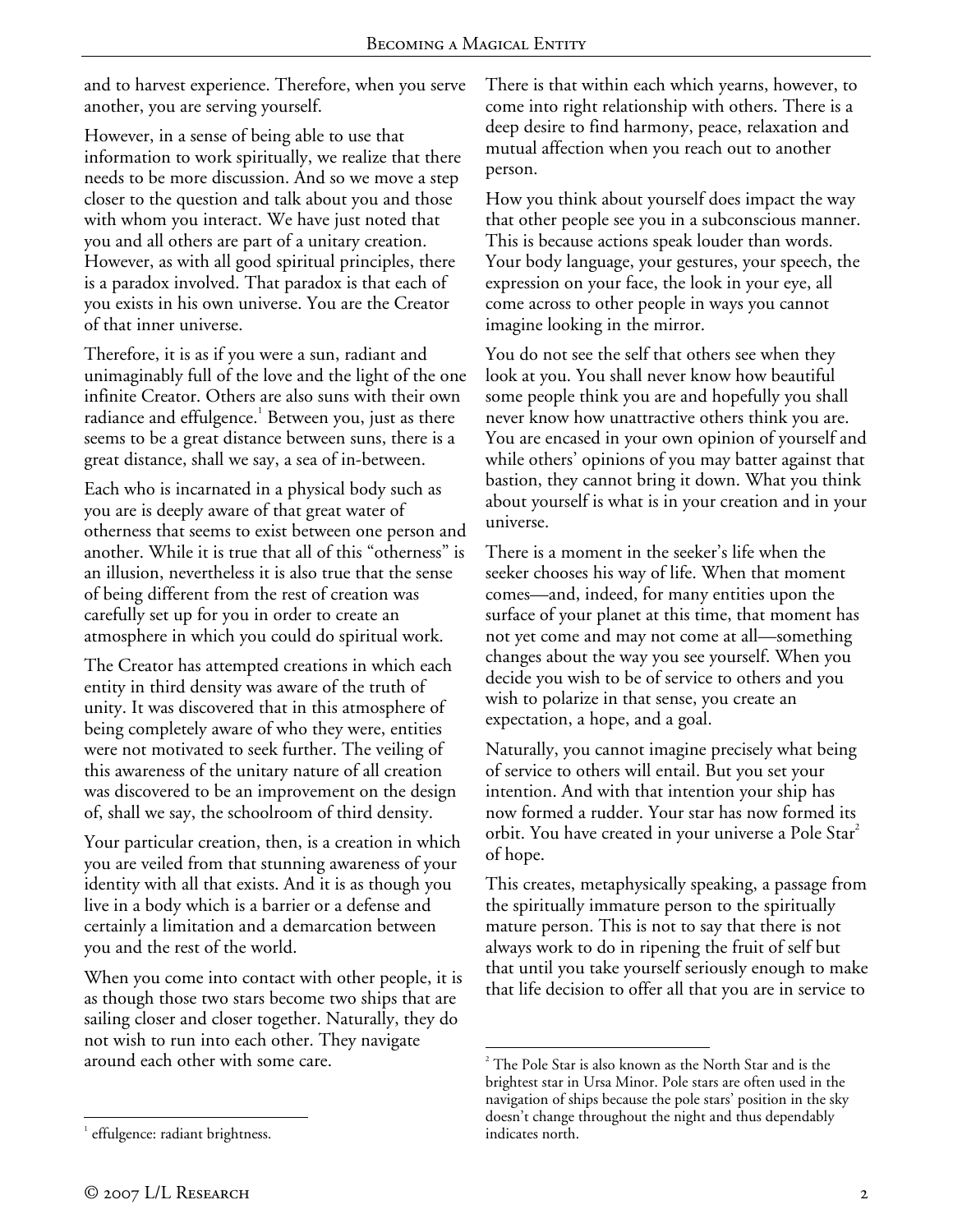others, metaphysically speaking, you have not yet awakened from the dream of incarnation.

When you have taken yourself that seriously and dedicated yourself that completely to the hope of being love within the world that you experience at this time, you become a magical entity. You know who you are to a greater extent than anyone could who has not yet come to the point of making that choice.

As you go about your life after that point, there may be no obvious difference in the services that you render to others. Nevertheless, to you there is a difference! There is a profound difference in that you have taken responsibility to seek resources and materials that will help you to investigate how to be of service and how to be of service more skillfully.

So, in a way, you put yourself under the gun. We use that idiomatic expression because in a way the decision to be of service to others is like the starting gun of a race. It is a marathon. It is more than a marathon. It is a lifetime. And you seek to move steadily, running a "straight race with God's good grace," as this instrument's hymn has it.

This same hymn brings us to our next point. The next words of that particular poem are, "Lift up thine eyes and seek His face."<sup>3</sup> You are under grace, my friends, when you choose to be of service. A tremendous amount of help surrounds you in that choice. Grace abounds, for when you choose to love, you choose to express the nature of the creation and the Creator. Your choice is in direct alignment with the truth, that truth that is such a great mystery that no one has ever been able to articulate it.

When you lift up from gazing at your own thoughts, your own processes, and the details of your conscious existence, you lift yourself into a goodly company. You lift yourself to a level of concept.

Now let us look at that a moment. Selfhood is in itself a concept and you are asking about this concept when you ask about how attitude can change your service. Lifting up from the concept of self is not looking away from the self, it is seeking a

Run the straight race through God's good grace. Lift up thine eyes and seek his face. Life with its way before us lies. Christ is the path and Christ the prize.

deeper and more informative and helpful kind of awareness of what that self is.

So, as a servant of the light who wishes to serve others, you have a dual awareness of self in that a part of yourself is aware that you are one with all with whom you interact.

The other part of yourself is self-conscious, selfaware and self-bounded by the limits of the thoughts within the brain, the shape of the body, and the shape of the concept of the physical self that you have.

Both of these concepts of self are useful and accurate and you play with them your whole life long. For, when you are moving out the front door to get the paper in the morning, you are moving not only as love itself, incarnated in physical form, you are also moving as a sleepy human who is noticing the weather and the state of the morning and so forth as the paper is fetched from the mailbox. You are at the same time sublime and endlessly and tediously detailed and worldly.

Letting those two concepts of self harmonize themselves is an art. And we encourage you always to make room for the sleepy one who is going out and fetching the morning paper to see the news of the day. As you progress spiritually, do not scorn the everyday and the ordinary. For those are moments of sacredness also.

Indeed, our answer is couched in the concept of allowing the self to become aware, slowly and gradually, of the depth and the richness of your own self. Not shunning or eschewing any part of the self, any part of the veneer of civilization and culture, or the slightly deeper natures of race and teaching and culture. Never shunning sexual differences, but embracing them and acknowledging them. You incarnated just as you are for good reasons. Do not turn your back upon them but appreciate them and see what they have to give you in order to help you be of service to others.

Service to others can be seen to consist of two parts, simplistically speaking. That is, the service you intend to give and the service that you give. In addition to those two parts, there is a third part which is entirely private and important only to yourself.

The service that you intend to give is in line with your decision to be of service to others in the first

 $\overline{a}$ 

<sup>&</sup>lt;sup>3</sup> The second verse of J. S. B. Monsell's 1863 poem, "Fight the Good Fight," is: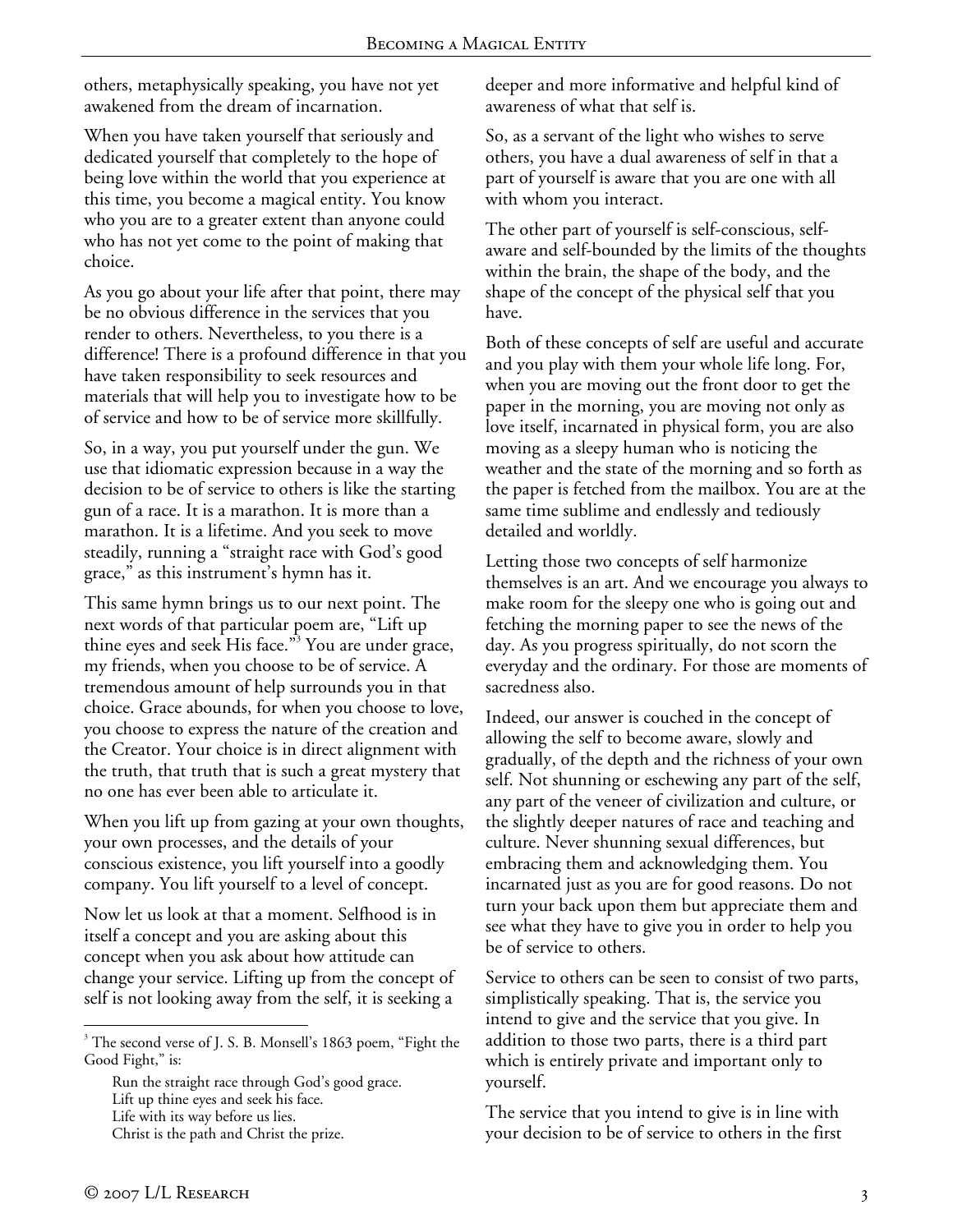place. You have set your intention for your lifetime in that cornerstone decision. Each time that you repeat that decision in choosing consciously to be of service to another, you are doubling your polarity. You are creating a more and more powerful self, a self more and more capable of achieving changes in consciousness at will.

You are becoming a magician in the most high sense of that word. You have left your mailbox and your home town behind and you are relating directly to the star of hope. How glorious and how beautiful that upliftment is as we see you repeatedly attempting to set your intention and to serve. Those intentions cannot be taken away. What happens in the world "out there," shall we say, is of no consequence, in terms of what is happening metaphysically.

Service to others' second part, shall we say, is the service itself. When you serve another person it is as if you gave a gift. You cannot help but wrap that gift in a certain kind of paper with a certain kind of ribbon and a certain kind of bow. You are who you are. Your gifts are generally wrapped in biases that constitute the wrapping of the present. That person's reaction to the package will, to some extent, affect his use of the present itself.

We do not say this so that you will be concerned about it. We say this so that you will understand that you are not responsible for the way people take what you offer with a pure and good heart. You are responsible only for the offering and for crafting that offering to be as beautiful as possible.

When you have given that service, whether it be a word, a gesture, a gift of money, a gift of time and attention, or whatever your service to others is, it is completely out of your hands. Your baby has left the dwelling place, never to return. And in someone else's universe, a gift has been given.

What that entity does with your gift is of no concern to you. Many, many times that which you intend occurs, and there is rejoicing between the two of you. Many other times, my friends, your gifts will not be recognized for what they are. They will be trampled into the dust. They will be taken for the opposite of which you intended. Or any other number of things may occur to that gift.

You have to let that be all right. You cannot be chasing after your service to others and shaping it up, altering a bit here and spiffing up there. You must let it go.

If you find resistance to your gift, we suggest that you study that, sit with that, as the one known as R said earlier. Allow that to be part of your awareness as you ask yourself, "How may I better serve?"

That third and inward part of service to others has to do with the attitudes with which you approach service. As long as you remain within your personality shell, you will always be second-guessing your service. You will always, according to your nature, either be concerned that it was not enough or proud of yourself because you have done such a good job of serving others.

This has little to no impact on the service itself. The service itself has been moved into another entity's creation. You cannot affect your service by doubting yourself. The service continues unimpeded. You cannot affect the service that you give by being proud of it.

However, everything, my friends, is grist for the mill, including the thoughts that you have about what you do, what you think, and what you say. In the intellectual reaches of your creation, you can chase your tail in an endless number of ways. You can doubt yourself, congratulate yourself, feel guilty, wonder if you could have done better and any number of other emotions, thoughts and feelings which, in turn, become that at which you are now looking.

If you simply continue to watch yourself think and become conscious of the process, you shall eventually achieve realization. We always encourage each to spend time in the silence and to sink down into that silence to receive its riches.

Part of the sinking down into the silence is letting go of your self-concept. With us now, visualize yourself, each of you, in a small room. It is bare, monk-like, and yet when you go to that room, you are happy. For it is the room where you pray and ask. It is the room in which you are fed in that muscular silence of the inner heart. Kneel down upon that bare floor and remove from yourself the concept that you have of who you are. Take it down, my friends. Take every concept away and just allow yourself to kneel before the love and the light of the one infinite Creator.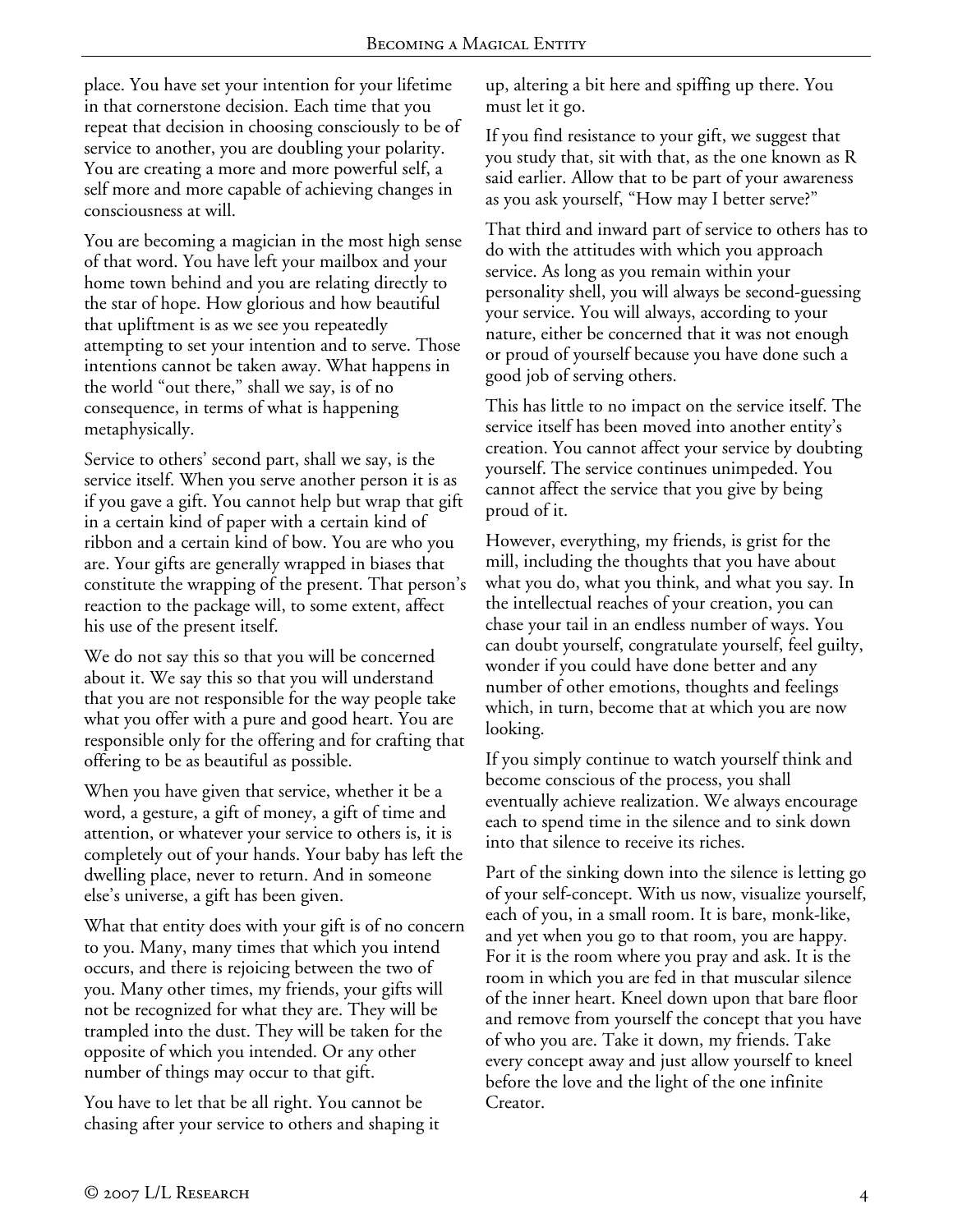As you allow yourself—the concept of yourself—to melt away, you become an empty vessel, shaped to hold the love and the light that you find pouring into you in that inner room.

Who are you then, my friends?

When you have emptied yourself so that you can hold the gift of love and light, you are in the position of the one known as Jesus the Christ when he knelt down in the garden of Gethsemane and said, "Not my will but Thine be done."

And when you rise up and go out again from that inner room, you will find the Earth a sparkling place, bursting with joy. You will sense the air humming around you as if to welcome you to the world.

And you will know who you are.

You will feel that livingness without the need to identify it, define it or describe it. Because you are no longer your personal self when you rise from your knees in that inner room. You are a very impersonal self, that self that all entities truly are beneath the many layers of self that have been taught, the poses that have been struck, and the decisions about details that have limited you this way and that until you have painted yourself into the corner of who you describe yourself as being.

You have burst free of all of that when you become the "I" that serves. And then, my friends, you do not have to wonder how you did. You do not have to doubt yourself and it will not occur to you to pat yourself upon the back.

You cannot stay within that state of mind on a continuing basis if you are like most of those upon your planet. And you are not intended to stay there. For you have work to do that you gave yourself to do, that did not have to do with service to others as much as it had to do with growing your own mature balance of self.

Balance is a very helpful word when it comes to attempting to envision and focus your energies and spend them wisely. There is always a dynamic balance that is going on in your life, no matter what issue you take up. Look for the balance, not for the right or the wrong. Look for the resonance and the sense of deep confidence within that says, "Yes, this is where I should be. This is how I wish to serve. This is my best environment."

When you feel that you are in the right place at the right time, then there is a relaxation within you.

## *(Side one of tape ends.)*

# *(Carla channeling)*

And you do not strain or stretch in the space which the world has for you. You have made your space by identifying yourself as the "I" that serves. Take your Christhood upon you. Wear it well. Wear it humbly. Wear it proudly. You shall serve, my friends, with excellence.

We are aware that we have but scratched the surface of this topic and yet we are also aware that this instrument is suggesting to us that we move on, and we would ask at this time if there are further questions that you have or a follow-up to the query that has already been asked. We are those of Q'uo.

**S:** If you wish to serve with unconditional love and yet seemingly those around you do not wish what you have to offer, where do you go with that?

We are those of Q'uo, and we believe we understand your query, my brother. We said earlier through this instrument that when you have offered a service, it is no longer your own. This is a harsh truth sometimes, because sometimes your offering falls upon stony ground.

This has nothing to do with your offering, my brother. For that which you have offered with a full heart and a pure intention is as it is. It cannot be scorned or taken down in the world of concept and metaphysical truth, although in the illusory world which you call consensus reality there is no guarantee that anyone will ever understand any gift that you may give.

We believe that this is the kind of situation about which the one known as Jesus the Christ was attempting to talk when he was speaking of the blessings of being poor in mind, of being in grief, of crying, of being in so many difficult situations and yet before every description of a sad situation—sad seeming to the world—the one known as Jesus said, "Blessed are those…" We believe that the one that meets your needs at this time is, "Blessed are the meek in heart, for they shall inherit the Earth."

The blessing of not being understood or accepted for precisely who you are is that it moves you to a deeper place where you offer that self to the lover of your soul that is the infinite Creator. In your grief,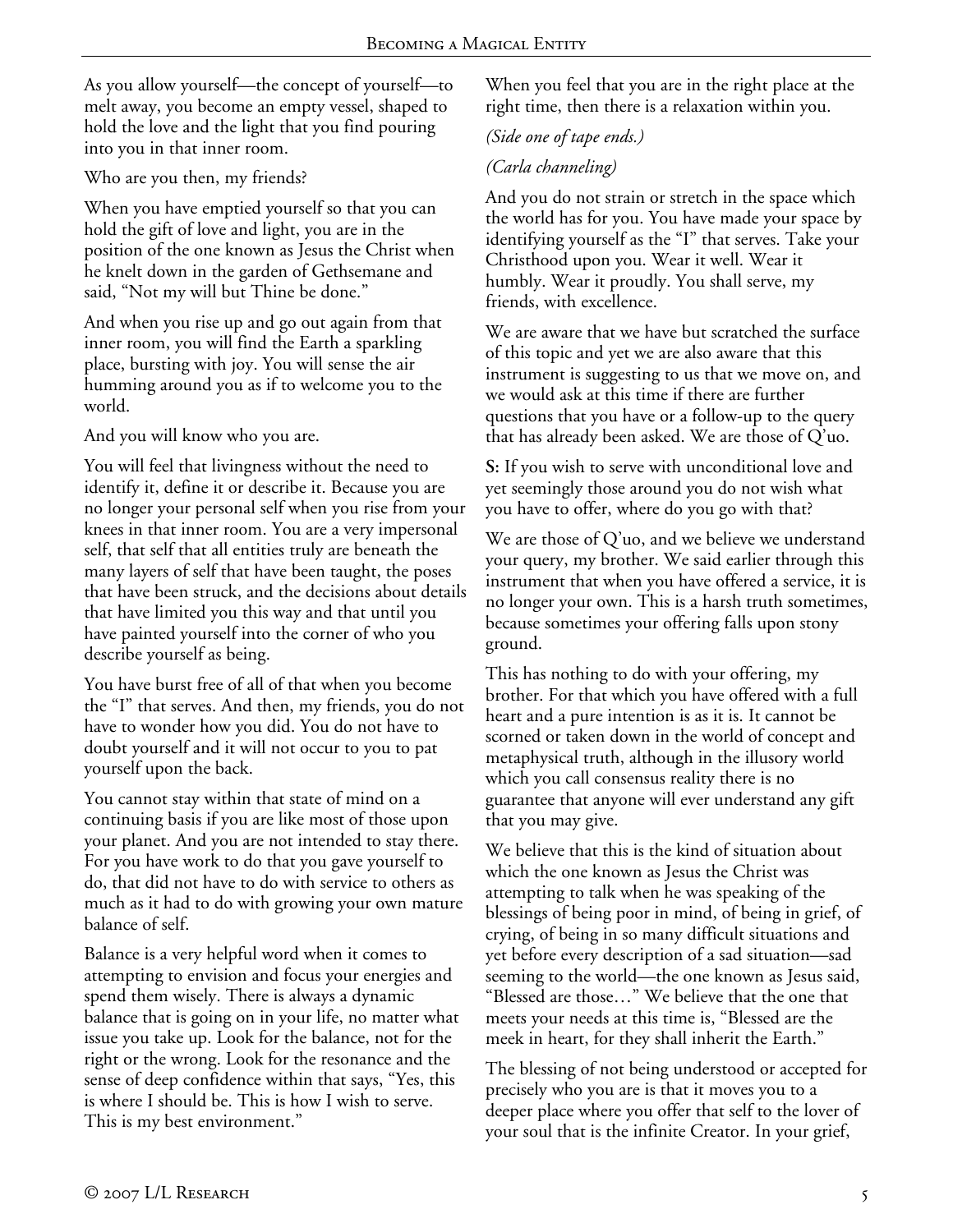there is a beauty that is unmistakable. And all we can suggest to you, my brother, at this time is that you focus on the blessing of this situation and allow it to sweeten you as it humbles you.

Out of that humility and sweetness come the sprouts of new hope, new life, new energies to meet, new loves to greet.

May we answer you further, my brother?

**S:** No, thank you for that.

We are those of Q'uo, and we thank you as well, my brother. May we ask if there is another query at this time? We are those of Q'uo.

**T:** Yes, I would like to ask a question. We spoke earlier of meditation and the difficulties of sitting in meditation and finding the time or just going and doing it and I have been working with programming before I go to sleep at night with thoughts that I want to explore or just various things. I guess that I would like to have some comment on the efficacy of doing that. I feel it's beneficial but I would just like to have some comment on that if you would please.

We are those of Q'uo, and believe we understand your query, my brother. It may seem an unspiritual thing to say, but in truth, a good deal of what is processed through your instrument as a spiritual seeker is much like work on the computer. There is programming involved. You have a set of defaults, in general, in your life. You were born with some of them. Others of them were taught to you by those who wanted to tell you who you are. This constitutes the original programming for the kind of query the one known as R was asking earlier, about how does your attitude affect the service.

When you ask yourself to program for a certain intention before you get to bed at night, you are overriding the original programming and making it your own. This is an excellent thing. As you set your intention, then, set your intention truly, mean it sincerely, ask it humbly, and release it.

Now, it is very important that you release it. Because it will grow if you allow it to grow. That programming alerts other programming deep in your bio-computer, shall we say, programming having to do with accepting help and becoming more sensitive and attentive to guidance. And as you continue to move along one line of intention, you

are accelerating the rate of your spiritual growth greatly.

To balance the excellence of this we would simply offer you the corresponding and balancing dynamic to all intentions to accelerate the pace of your spiritual growth. That is, that the more skillfully you program yourself for opening up to transformation, the more change will seem to occur in your life. Change is often very difficult to process. And so you may feel, if you contemplate this, that you have done yourself a disservice. This is not true. You have simply asked of yourself that you move more quickly than the earthly part of you might perhaps feel comfortable in moving.

So, as you move into doing this programming before sleep as a steady and stable practice you may well find that various things in your life seem to jump up at you and say, "I am a problem. I need to be dealt with." Yes, you have asked this of yourself! These are the little ten-minutes quizzes you get when you are in the midst of transformation. This does not mean that it is not a good idea to do what you were doing, it is simply that it is well to mention that there is a corresponding dynamic when you are being the most successful, shall we say, at becoming more what you would wish to be, in that each effort in that direction is balanced by the challenges or catalyst that will appear in just such a shape and form as to be sure that you meant what you said.

May we answer you further, my brother?

**T:** No, thank you.

We thank you, my brother. Is there a final query at this time?

**Jim:** The instrument is attempting to write articles to explain the archetypes to people who would like to study them. What would be the philosophy concerning archetypes that would be the most important to get across?

We are those of Q'uo, and are aware of your query, my sister. In this effort, my sister, your art, pallid though it may be, is the art that must be used; your words, inefficacious that they may be, must be the words used. As you are attempting to learn how to teach and as this information is very active in your life at this time, we cannot infringe upon your free will be attempting to make decisions for you.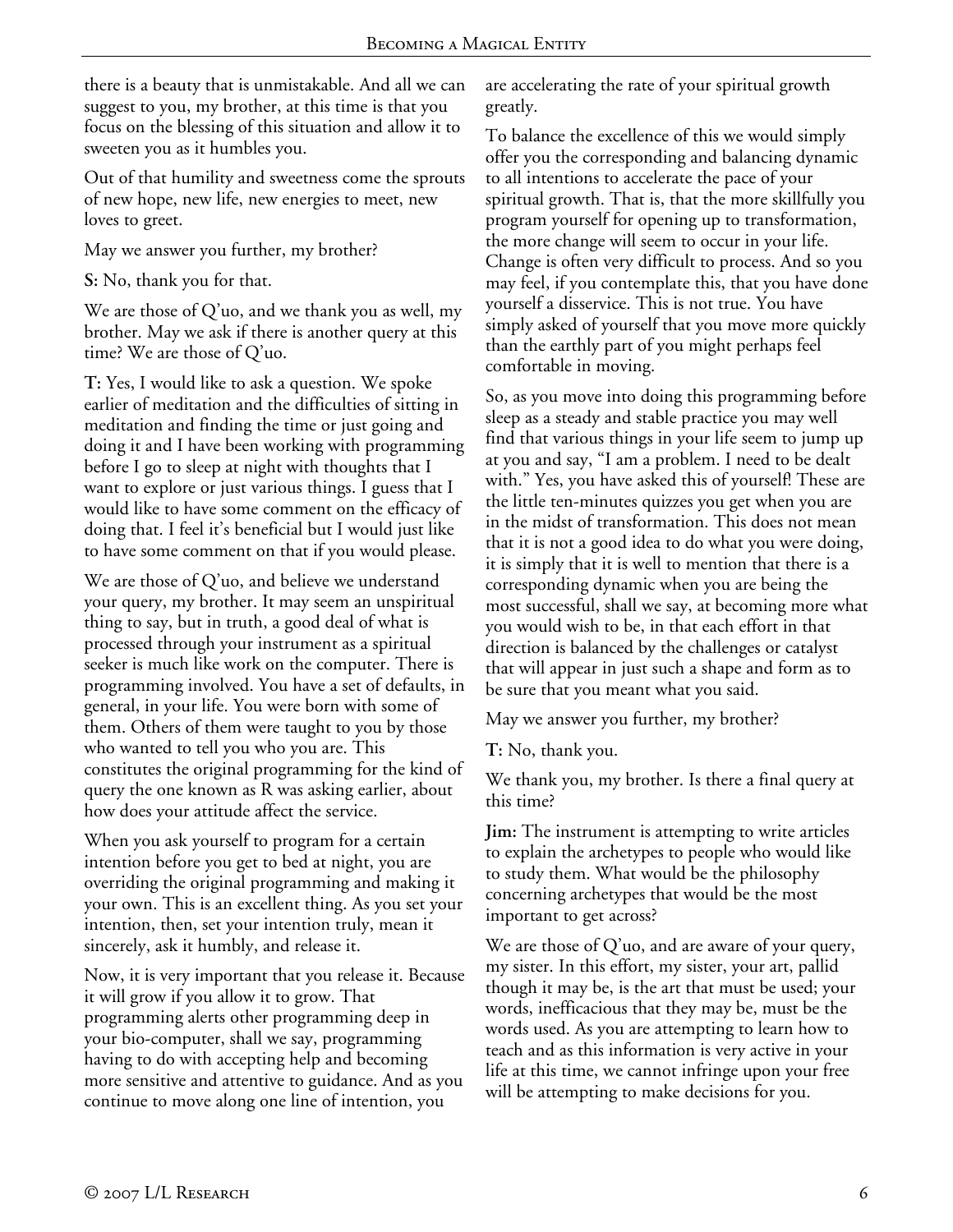We know that you understand and that you were aware that this may be the outcome of such a question. We may, however, share with you our encouragement and encourage you further to relax your mind and to pray before you begin to write each day. There are times that you have forgotten to do this, my sister. Do not forget it. Opening to that guidance is doing a good deal more than you can possibly imagine.

You have an excellent mind, as do many artists. And yet the burden that you wish to sing is beyond your instrument, as it is beyond all human instruments. Therefore, open yourself to the inspiration and the intuition that come from that movement towards prayer, that movement towards the asking, "How may I serve?"

At this time, we would take our leave of this instrument and this group, with great regrets, we must say, for we have greatly enjoyed your company. Your beauty astounds us. The sacred space you have built together houses us too. Thank you.

We leave you in the love and in the light of the one infinite Creator. We are known to you as the principle of Q'uo. Adonai. Adonai. Love and light. Light and love.  $\boldsymbol{\dot{s}}$ 

# **Notes To Our Readers**

Autumn's brightest greetings to you! Our public meetings have begun for the season and will continue until the end of May on each Saturday, except fifth Saturdays, at 8 PM. Our schedule of silent and channeled meditations has changed. Now the silent meditations take place at the meetings on first and third Saturdays, while the channeling meditations take place on second and fourth Saturdays. This is a new time and day, and is different from our announcement in the summer issue of Light/Lines.

We hope that you will attend one of our meetings if your travels take you our way, or if you simply want to visit us. If you do wish to come, please contact Gary at contact@llresearch.org. He has directions and motel lists for you.

You may listen to our meetings live by going to our web site and signing up for them on our private chat room. They are also broadcast on BBS Internet Radio (www.bbsradio.com), Station 3, on the Sunday a week after the session at 9 PM and again Monday at 6 AM, EDT. We hope you will join us live if you cannot be with us for our channeling sessions, and tune in to BBS for the broadcasts.

We changed the meeting day from Sundays to Saturdays so that Jim and I could have one day just to be together. And we changed our channeling meetings to the second and fourth Saturdays because the first Saturday in September is always part of Homecoming weekend and therefore not available for a channeling meditation.

And speaking of Homecoming, our 2007 Homecoming was just swell. We had 30 participants for our "Who Am I?"-themed workshop, which took place under a "big top" canopy in our back yard. To see some photos of this weekend, go to http://www.flickr.com/photos/llresearch/sets/ and to http://llcamelot.blogspot.com/2007\_09\_01\_archive. html. This latter click takes you to the month of September for my Camelot Journal entries for the Homecoming days of August 31 to September 2. The photos are embedded in the blog.

During the Homecoming, those attendees who are planning to be part of our upcoming Channeling Circle sat down together and decided that we would meet here at Camelot for our first Channeling Circle gathering in April of 2008.